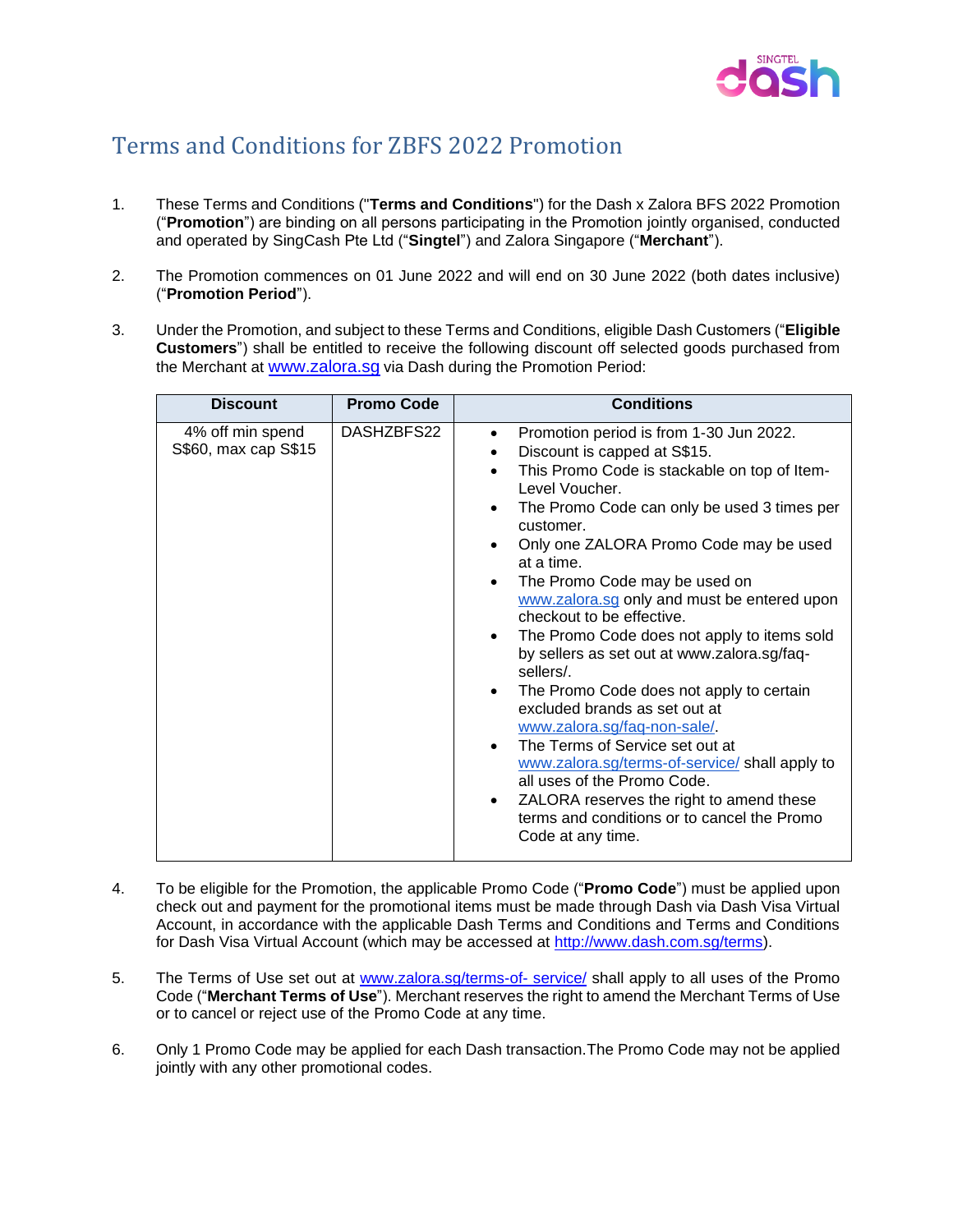

- 7. This Promotion may be combined with any other on-going promotions offered by Singtel. Unless otherwise stated, this Promotion is not valid with other offers, discounts, rebates, vouchers, privileges or promotions by the Merchant.
- 8. To be eligible for the Discount:
	- (a) Your Dash Balance must be and remain valid, and must not for any reason be terminated and/or suspended, during the Promotion Period.
	- (b) You must comply at all times with the terms and conditions governing your use of Dash, including, but not limited to, the Dash Terms and Conditions (which may be accessed at [http://www.dash.com.sg/terms\)](http://www.dash.com.sg/terms).
- 9. The Discount is not exchangeable for cash
- 10. Notwithstanding any provision in these Terms and Conditions, Singtel shall be entitled, at Singtel's sole and absolute discretion and without notice to you, to claw-back from your Dash Balance, the Discount which has been granted to you in connection with these Terms and Conditions (or any part thereof), if such Discount has, in Singtel's or Merchant's sole opinion, been wrongfully granted to you for any reason whatsoever.
- 11. Singtel reserves the right to terminate the Promotion in its entirety and/or to vary, amend, delete or supplement any of these Terms and Conditions, at any time, in its sole absolute discretion and without prior notice to you. In the event of such termination, Singtel may at its absolute discretion elect not to grant you the Discount in respect of the terminated Promotion.
- 12. Notwithstanding any other provision of these Terms and Conditions, Singtel has the sole and absolute discretion to determine the eligibility of an Eligible Customer to enter and participate in this Promotion and your entitlement to the Discount.
- 13. Singtel's decisions on all matters relating to or in connection with this Promotion and these Terms and Conditions shall be final. No correspondence or claims will be entertained.
- 14. Singtel is not an agent of the Merchant. Goods purchased from or through the Merchant ("**Relevant Goods**") shall be subject to such other terms and conditions as may be imposed by Merchant and/or the respective suppliers or merchants for such goods ("**Suppliers**"), and you agree to be bound by such terms.
- 15. Singtel makes no warranty or representation as to the quality, value, merchantability or fitness for purpose of the Relevant Goods and assumes no liability or responsibility for the acts or omissions of the Merchant/Suppliers. Any dispute about the value, condition or performance of any of the Relevant Goods is to be resolved directly with the relevant Merchant/Suppliers.
- 16. Singtel shall not in any event be liable in any way to you or any person for any loss, liability, damages or expense whatosever, howsoever arising, in connection with this Promotion.
- 17. These Terms and Conditions are to be read in conjunction with other applicable terms and conditions which can be accessed at [http://www.dash.com.sg/terms\)](http://www.dash.com.sg/terms). If there is any inconsistency between these Terms and Conditions and such other applicable terms and conditions, these Terms and Conditions shall prevail to the extent of such inconsistency.
- 18. These Terms shall be subject to and construed in accordance with the laws of Singapore and you hereby submit to the non-exclusive jurisdiction of the courts of Singapore.